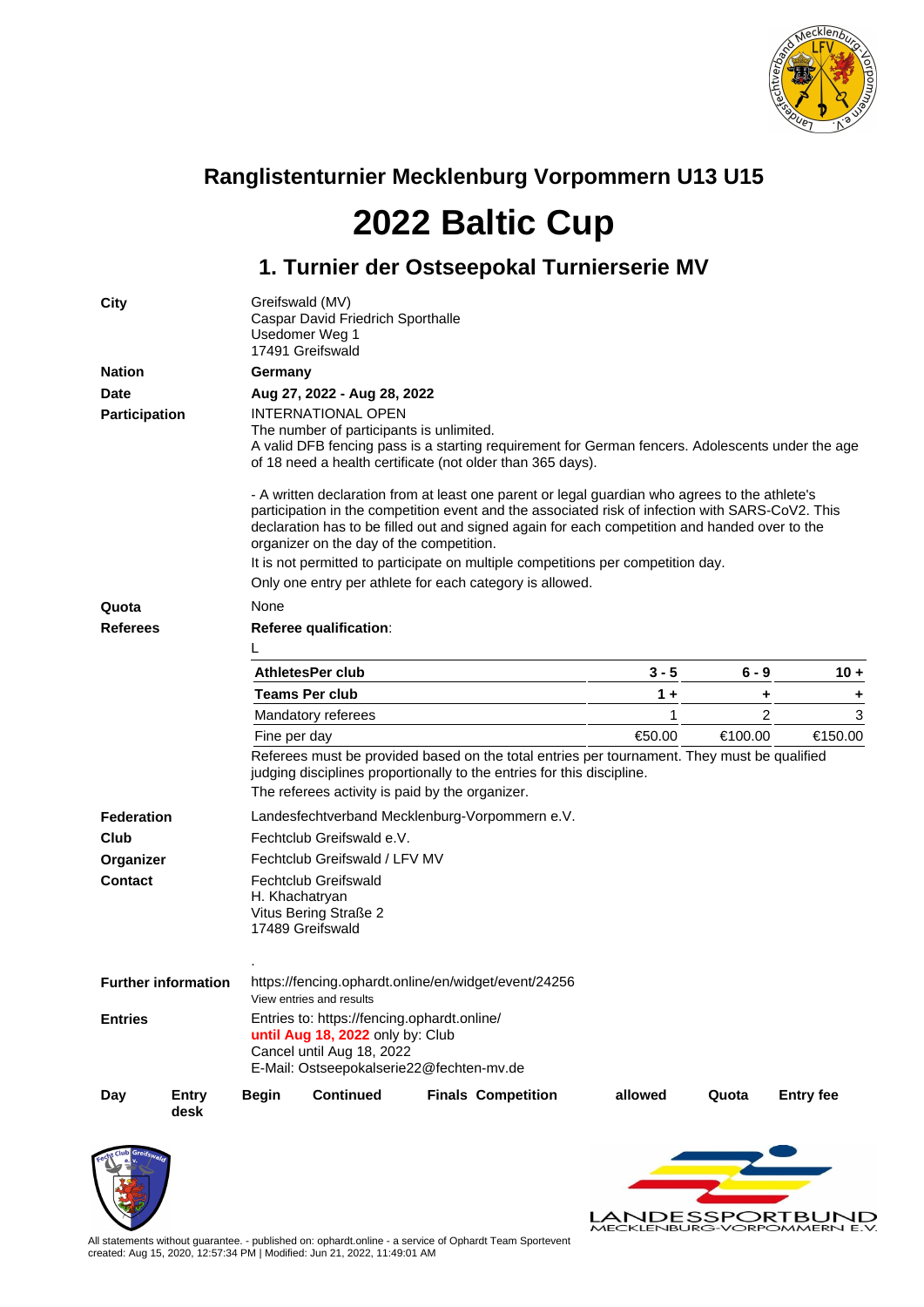

LANDESSPORTBUND

|                               | close                           |                                 |                                        |     |                           |                                                      |  |                |                                                  |  |        |
|-------------------------------|---------------------------------|---------------------------------|----------------------------------------|-----|---------------------------|------------------------------------------------------|--|----------------|--------------------------------------------------|--|--------|
| 27.08.                        | 08:30                           | 09:00                           |                                        |     |                           |                                                      |  |                | Foil Women's   U15 2008 - 2011                   |  | €15.00 |
|                               |                                 |                                 |                                        |     |                           |                                                      |  |                | Foil Women's   U13 2010 - 2011                   |  | €15.00 |
|                               |                                 |                                 |                                        |     |                           |                                                      |  |                | Foil Women's 1 U11 2012 - 2013                   |  | €10.00 |
|                               |                                 |                                 |                                        |     |                           |                                                      |  |                | Foil Women's 1 U9 2014 - 2016                    |  | €15.00 |
|                               |                                 |                                 |                                        |     |                           | Foil Men's                                           |  |                | I U15 2008 - 2011                                |  | €15.00 |
|                               |                                 |                                 |                                        |     |                           | Foil Men's                                           |  |                | I U13 2010 - 2011                                |  | €15.00 |
|                               |                                 |                                 |                                        |     |                           | Foil Men's                                           |  |                | I U11 2012 - 2013                                |  | €10.00 |
|                               |                                 |                                 |                                        |     |                           | Foil Men's                                           |  |                | I U9 2014 - 2016                                 |  | €10.00 |
| 28.08.                        | 08:30                           | 09:00                           |                                        |     |                           |                                                      |  |                | Foil Women's T U15 2008 - 2011                   |  | €30.00 |
|                               |                                 |                                 |                                        |     |                           |                                                      |  |                | Foil Women's T U13 2010 - 2011                   |  | €30.00 |
|                               |                                 |                                 |                                        |     |                           |                                                      |  |                | Foil Women's T U11 2012 - 2013                   |  | €30.00 |
|                               |                                 |                                 |                                        |     |                           | Foil Men's                                           |  |                | T U15 2008 - 2011                                |  | €30.00 |
|                               |                                 |                                 |                                        |     |                           | Foil Men's                                           |  |                | T U13 2010 - 2011                                |  | €30.00 |
|                               |                                 |                                 |                                        |     |                           | Foil Men's                                           |  |                | T U11 2012 - 2013                                |  | €30.00 |
| <b>Equipment check</b>        |                                 | <b>Day</b><br>27.08.            | <b>Time</b><br>08:00                   | Day | <b>Time</b>               | <b>Competition</b><br>Foil Women's U15 Individual    |  |                |                                                  |  |        |
|                               |                                 |                                 | until<br>15:00                         |     |                           |                                                      |  |                |                                                  |  |        |
|                               |                                 |                                 |                                        |     |                           | Foil Women's U13 Individual                          |  |                |                                                  |  |        |
|                               |                                 |                                 |                                        |     |                           | Foil Women's U11 Individual                          |  |                |                                                  |  |        |
|                               |                                 |                                 |                                        |     |                           | Foil Women's U9 Individual                           |  |                |                                                  |  |        |
|                               |                                 |                                 |                                        |     |                           | Foil Men's U15 Individual                            |  |                |                                                  |  |        |
|                               |                                 |                                 |                                        |     | Foil Men's U13 Individual |                                                      |  |                |                                                  |  |        |
|                               |                                 |                                 |                                        |     |                           | Foil Men's U11 Individual                            |  |                |                                                  |  |        |
|                               |                                 |                                 |                                        |     |                           | Foil Men's U9 Individual                             |  |                |                                                  |  |        |
|                               |                                 | 28.08.                          | 08:00                                  |     |                           | Foil Women's U15 Team                                |  |                |                                                  |  |        |
|                               |                                 |                                 | until<br>15:00                         |     |                           |                                                      |  |                |                                                  |  |        |
|                               |                                 |                                 |                                        |     |                           | Foil Women's U13 Team                                |  |                |                                                  |  |        |
|                               |                                 |                                 |                                        |     |                           | Foil Women's U11 Team                                |  |                |                                                  |  |        |
|                               |                                 |                                 |                                        |     | Foil Men's U15 Team       |                                                      |  |                |                                                  |  |        |
|                               |                                 |                                 |                                        |     | Foil Men's U13 Team       |                                                      |  |                |                                                  |  |        |
|                               |                                 |                                 |                                        |     |                           | Foil Men's U11 Team                                  |  |                |                                                  |  |        |
| <b>Referee meeting</b>        |                                 |                                 | 27.08. 08:45 Foil<br>28.08. 08:45 Foil |     |                           |                                                      |  |                |                                                  |  |        |
|                               | Delegation meeting 27.08. 08:45 |                                 |                                        |     |                           |                                                      |  |                |                                                  |  |        |
| <b>Opening ceremony</b>       |                                 | 27.08.08:55                     |                                        |     |                           |                                                      |  |                |                                                  |  |        |
| <b>Payment</b>                |                                 | <b>Payment</b>                  |                                        |     |                           | <b>Surcharge</b>                                     |  | <b>Remarks</b> |                                                  |  |        |
|                               |                                 | Invoice                         |                                        |     |                           |                                                      |  |                | The invoices are generated after the event based |  |        |
|                               |                                 |                                 |                                        |     |                           | Inscriptions which have not been paid are not valid. |  |                | on actual results                                |  |        |
| Late entry<br>surcharge       |                                 |                                 | €5.00 per late entry                   |     |                           |                                                      |  |                |                                                  |  |        |
| <b>Competition</b><br>manager |                                 | Maik Schulz                     |                                        |     |                           |                                                      |  |                |                                                  |  |        |
| <b>Tournament</b>             |                                 | Jürgen Becker<br>Lars Brinkmann |                                        |     |                           |                                                      |  |                |                                                  |  |        |
|                               |                                 |                                 |                                        |     |                           |                                                      |  |                |                                                  |  |        |



All statements without guarantee. - published on: ophardt.online - a service of Ophardt Team Sportevent created: Aug 15, 2020, 12:57:34 PM | Modified: Jun 21, 2022, 11:49:01 AM